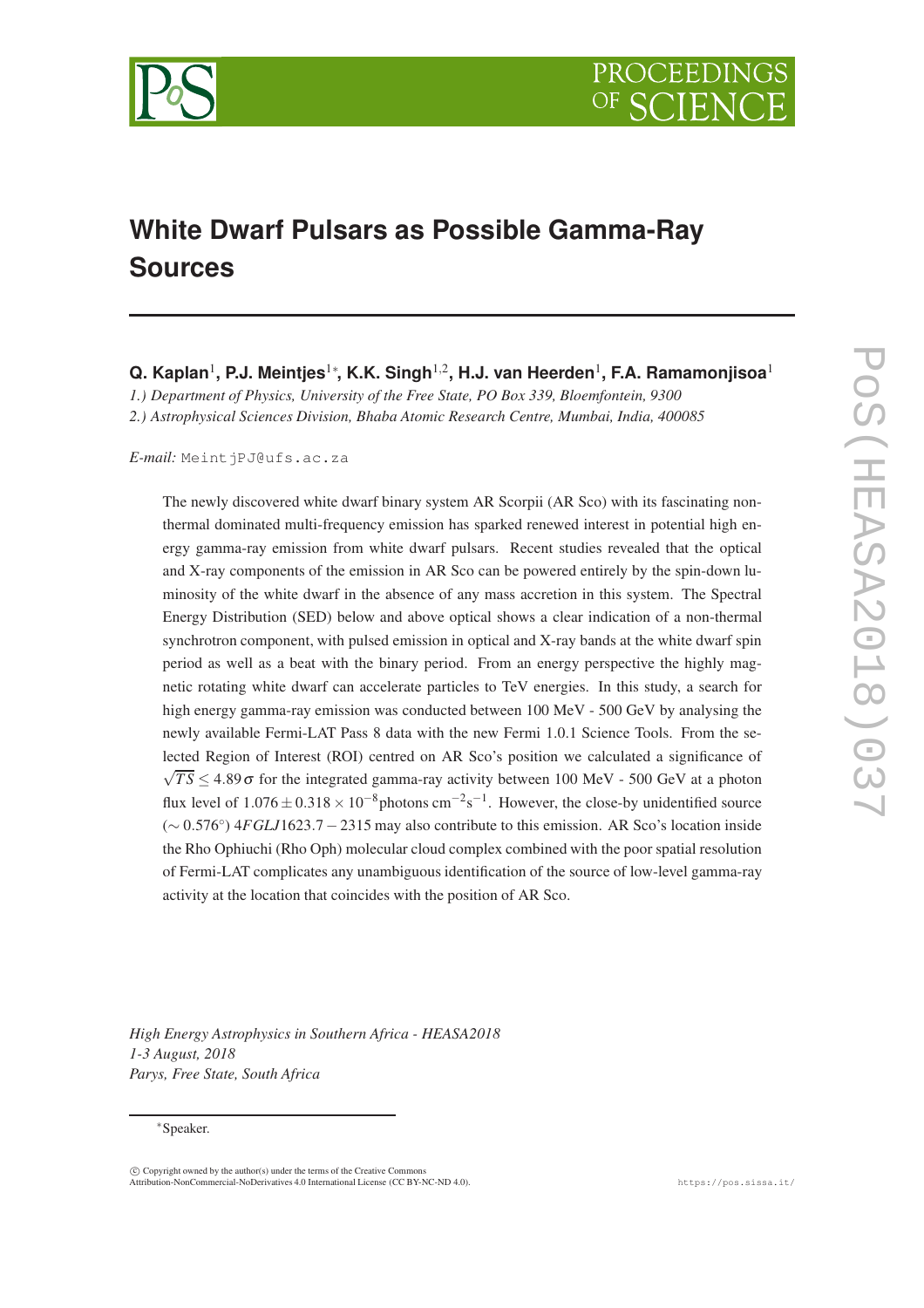## 1. Introduction

The recent discovery ([1]) of the peculiar close binary system AR Scorpii (AR Sco) which displays non-thermal dominated multi-frequency emission (see Fig. 1) from radio to X-rays sparked enormous interest in the astronomy community. The notion that nearly the entire Spectral Energy Distribution (SED) may be dominated by non-thermal emission is of huge theoretical interest (e.g. [2, 3]). A favorite approach was to model the emission as being the result of the interaction between a highly magnetized white dwarf pulsar and an M-type secondary dwarf star. It also sparked renewed interest in white dwarf pulsars being potential high energy gamma-ray emitters (e.g. [4, 5]). This system consists of a 0.8 - 1.29  $M_{\odot}$  highly magnetic white dwarf with a surface magnetic field that can be as high as 500 MG (e.g. [4, 5]) orbiting an M5 dwarf star with mass ranging between 0.28-0.45  $M_{\odot}$  with an orbital period of  $P_{\rm orb} = 3.56$  hours. Assuming the secondary star fills its Roche lobe, the distance to the system is estimated to be approximately  $d \sim 116$  pc [1].



Figure 1: The multi-frequency Spectral Energy Distribution (SED) of AR Scorpii from radio to X-ray frequencies. The red and blue curves represent model atmospheres of the red M5 secondary dwarf star  $(T =$ 3100 K) and white dwarf  $(T = 9750 \text{ K})$  respectively. Adopted from [1].

In the optical band (see [1]) the system reveals pulsations at 117 s, which is the spin period of the white dwarf, superimposed on the orbital period as well as strong pulsations at 118.2 s, which is a beat period between the spin period and the binary orbital period (see Fig. 2). Both the spin and beat periods are clearly visible on a power spectrum (see Fig. 3), especially at the first harmonic where a clear differentiation can be distinguished between the spin and beat periods [1].

High-speed all-Stokes optical polarimetry utilizing the South African Astronomical Observatory (SAAO) HIPPO Polarimeter [6] on the 1.9 m telescope reveals strong a linear polarization at levels up to 40 % with significantly lower levels of circular polarization  $(< 10\%)$  [4, 5]. The nature of the linear polarization profile, especially the 360 degrees swing in the position angle is consistent with synchrotron emission produced in the magnetic field of a rotating magnetic dipole, strengthening the notion that the white dwarf in AR Sco is a white dwarf pulsar.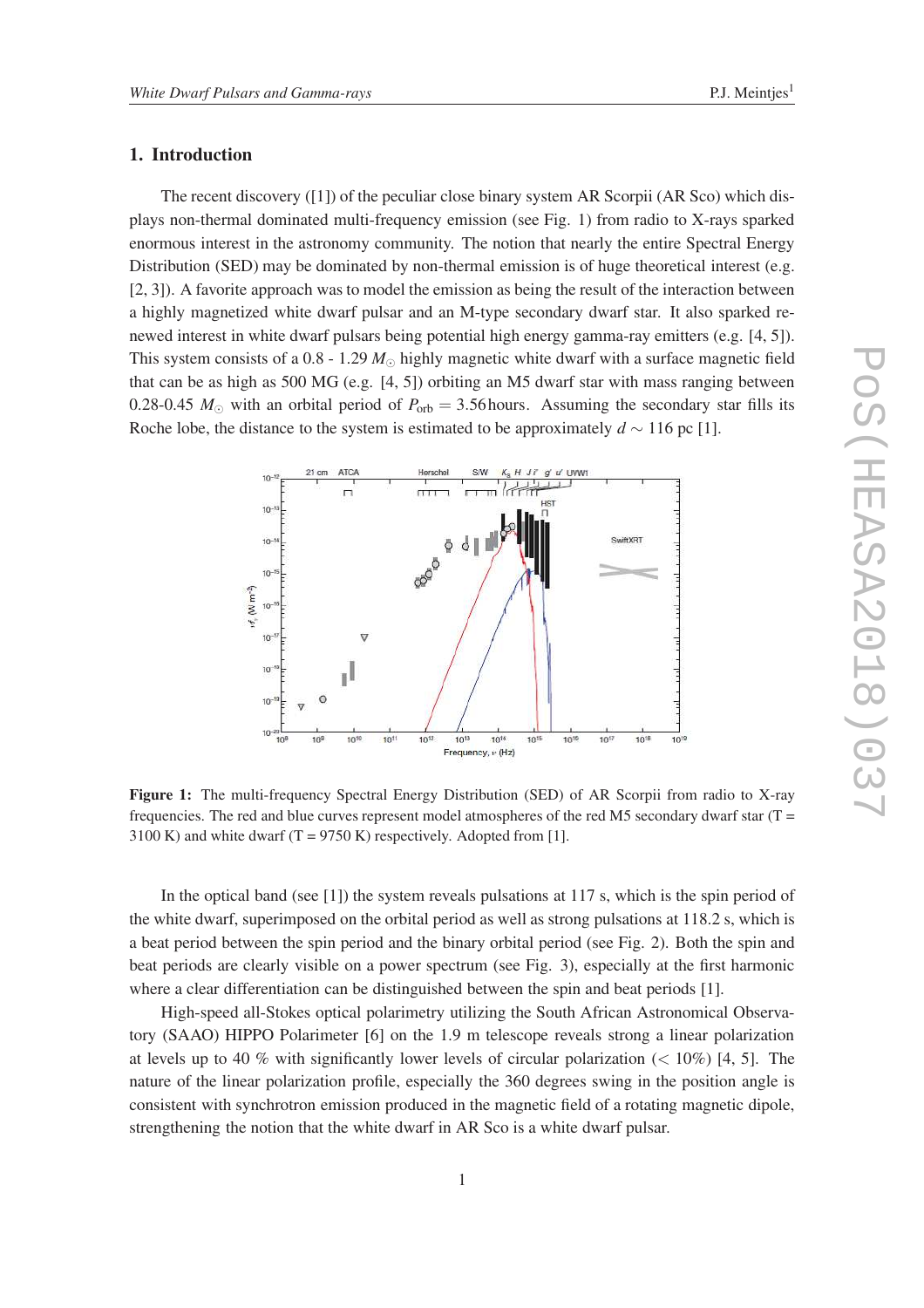

Figure 2: The orbital modulation from AR Scorpii in R-band, showing ellipsoidal variations that may be due to a Roche lobe filling (or nearly lobe filling) secondary star. Superimposed on this orbital light curve, optical pulsations can be seen at the spin period (117 s) and beat period (118.2 s) with the binary system. Adopted from [1].



Figure 3: Periodograms from radio to optical (HST), all revealing the strong double pulse beat period between the spin and orbital periods of the system. The beat pulse and the spin frequency are most prominent at the first harmonic, close to 17 mHz. The peak on the left represents the beat while the peak on the right represents the spin frequency. Adopted from [1].

Initial pulse timing studies after its discovery, over a baseline of 7 years, suggest that the white dwarf is slowing down, resulting in a frequency derivative of -  $\dot{v}_{s,wd} = 2.86 \times 10^{-17}$  Hz s<sup>-1</sup>, which for a ~ 0.8 *M*<sub>☉</sub> white dwarf ( $R_{wd} \approx 0.01R_{\odot}$ ), infer a spin-down luminosity of approximately  $L_{\dot{v}_{s,wd}} \approx 1.5 \times 10^{33}$  erg s<sup>-1</sup> [1]). The result of a more recent study of the spin-evolution of the white dwarf [7] is inconsistent with any reported spin-down, while another study [8] shows an evidence of a spin-down rate through a beat frequency derivative -  $\dot{v}_{s,b} = 5.14 \times 10^{-17}$  Hz s<sup>-1</sup> with resultant spin-down power of  $L_{V<sub>swd</sub>} \approx 3 \times 10^{33}$  erg s<sup>-1</sup> which is approximately twice the value reported earlier [1].

Recent studies of the pulsed nature of the emission in X-rays using XMM-Newton data [10] reveal pulsed emission consistent with the white dwarf spin period with a pulsed fraction of ∼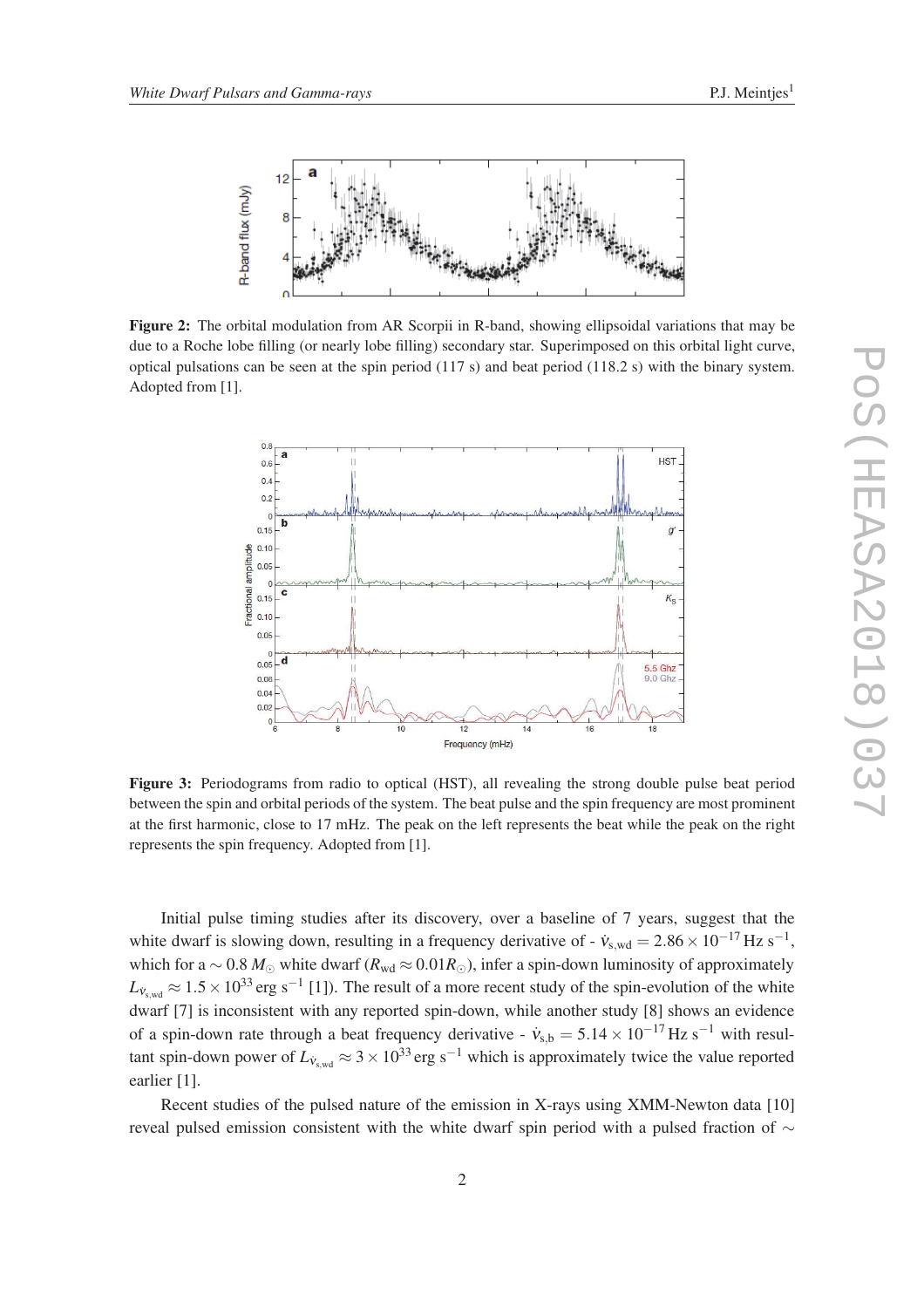14 %. These authors suggest that the X-ray emission is produced mainly by a thermal plasma on the secondary star heated by magnetic pumping from the white dwarf field that sweeps across it during every rotation cycle. The X-ray luminosity of  $L_x = 4 \times 10^{30}$  erg s<sup>-1</sup> is then produced mainly by the thermalized electrons on the face of the secondary star, with the non-thermal component, peaking in IR/Optical, produced by relativistic electrons accelerated in the magnetosphere of the white dwarf [9, 10]. Further, they propose that the emission is consistent with a power-law electron spectrum with index ranging between  $p = 2.5 - 3$ .

For AR Sco the ratio of the X-ray luminosity to spin-down power, i.e.  $\alpha = L_x/L_{\dot{v}_{s,wd}} \sim 10^{-3}$ , is similar to another cataclysmic variable AE Aquarii and place both AR Sco and AE Aquarii in the same class as spin-powered pulsars [11] (see Fig. 4). The high ratio of spin-down power to thermal X-ray emission provides a reservoir for particle acceleration that makes AR Sco a possible candidate for high energy gamma-ray emission like most other spin-powered pulsars [11].



Figure 4: The X-ray luminosity versus spin-down power of spin-powered neutron stars, compared to both the white dwarfs in AR Sco and AE Aquarii. Adapted from [11].

#### 2. The search for gamma-ray emission using 10 years of Fermi-LAT data

A Fermi-LAT dataset from the past decade (4 August 2008 - 18 March 2019) was extracted from the Fermi Science Support Center (FSSC) in the energy range of 100 MeV to 500 GeV. By using the Pass 8 data analysis pipeline, which provides a better determination of the diffuse galactic gamma-ray emission and a significant improvement in terms of energy resolution from previous Fermi-LAT pipelines, it was possible to do a standard Binned Likelihood Analysis on the Fermi-LAT dataset centred on the position of AR Sco. The analysis was performed using the recently released Fermi Tools software (Fermi 1.0.1), where a number of energy ranges were experimented with to fit and produce the likelihood statistics for AR Sco. The event files, i.e. the photon and spacecraft files that were extracted from the FSSC site, were chosen to have a Region of Interest (ROI) of  $10^{\circ}$  centred on AR Sco's position (RA: $16h21m47.28^s$ , Dec:  $-22^{\circ}53'10.39''$ , J2000) in order to extract the high energy photons for analysis. During reduction, only SOURCE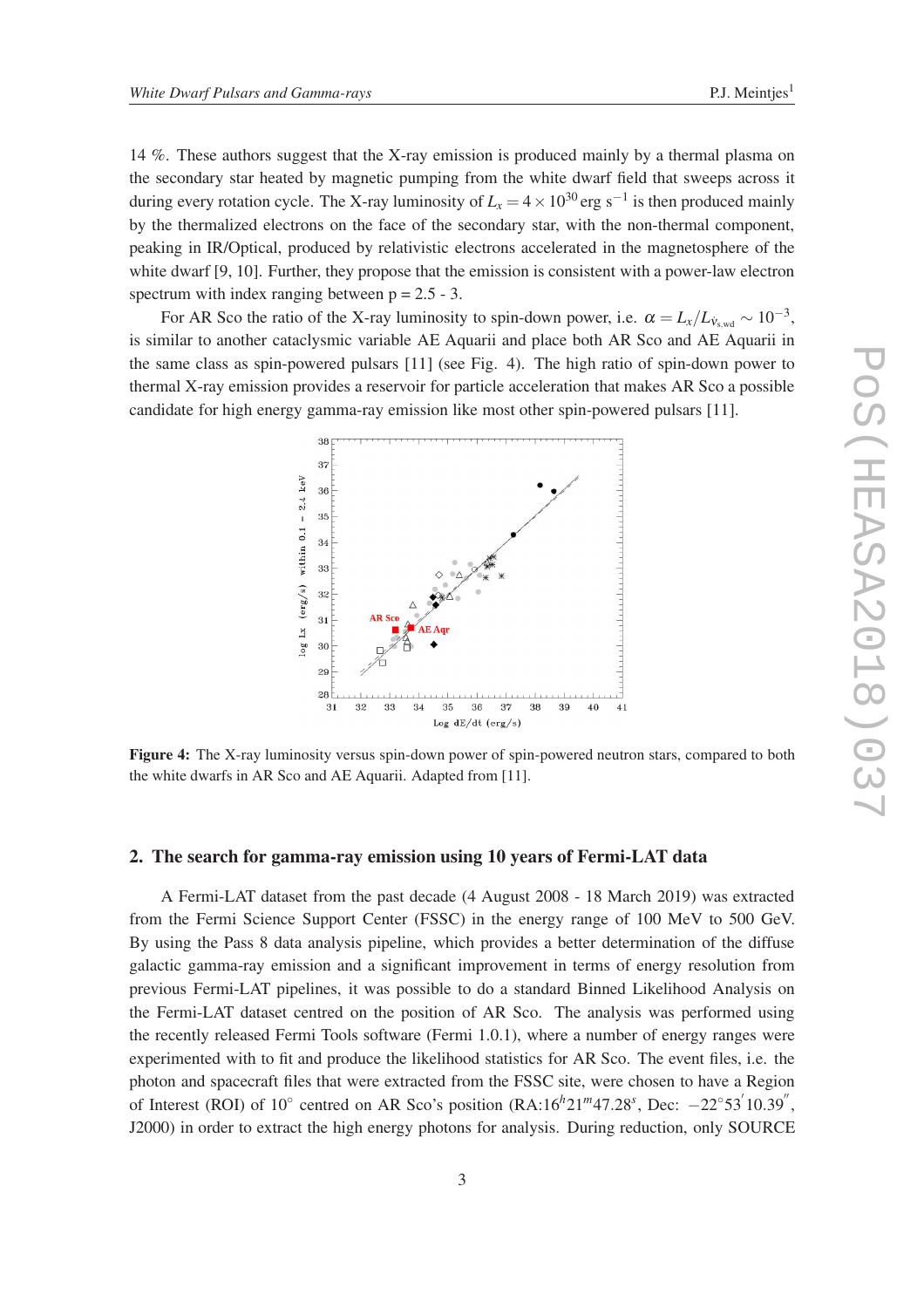class events ( $\epsilon$ vclass=128) were considered, along with the relational filter (DATA\_QUAL>0 and LAT\_CONFIG==1) to select good time intervals for the period 4 August 2008 - 18 March 2019.



Figure 5: Counts model (top) and residual fit (bottom) from the binned likelihood analysis for AR Sco using power law spectral shape in the energy range 100 MeV to 500 GeV.

All the point sources in the fourth Fermi-LAT catalogue (4FGL) located within the ROI were used to generate the background model including the latest isotropic background and galactic diffuse emission. The spectral forms of all the point sources included in the background model file are the same as reported in the 4FGL catalogue. As AR Sco is not listed in the 4FGL catalogue, we have followed the same methodology to perform the binned likelihood analysis as ([12]) which reported the detection of a gamma-ray flare from the high redshift blazar DA 193. The target source AR Sco was added in the model file with a power law spectral shape. The associated parameters of spectral models of all the sources within the ROI were chosen to be free to vary while performing the binned likelihood fitting. The prefactor and photon index of AR Sco were also allowed to vary during the fitting. The significance of the γ-ray signal was determined from the maximum likelihood test statistic (TS) which follows a  $\chi^2$  distribution with two degrees of freedom, resulting in an upper limit significance  $(\sigma)$  for a large number of data points which can be approximated by  $\sqrt{TS}$  ([13, 14]). All the sources, except AR Sco, with a TS value of less than 25 were removed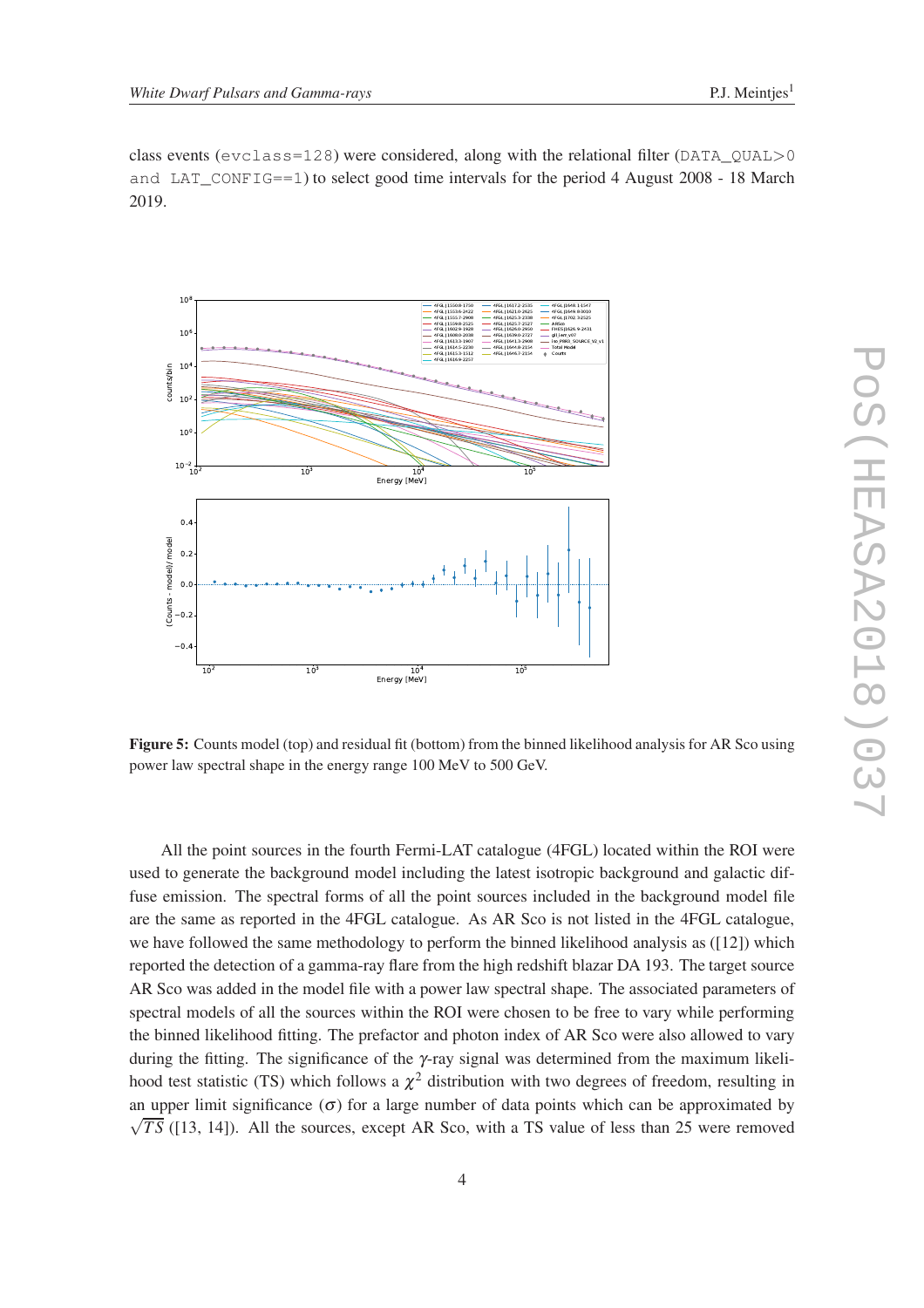from the model file and the likelihood fitting was re-performed using these sources. The fitting was repeated to optimize the background model file with sources having a TS value more than or equal to 25. The results of the final binned likelihood fitting for modelling the counts and corresponding residual fit in the energy range 100 MeV to 500 GeV are shown in Fig. 5, indicating convergence up to an energy value of 10 GeV. The values of the model parameters derived from the fitting for AR Sco in different energy bands are summarized in Table 1. The model parameters reported in Table 1 indicate that the  $\gamma$ -ray emission from the position of AR Sco in the energy range 100 MeV-500 GeV is mainly dominated by the photons with energy in lower energy band 100 MeV-10 GeV. Above 10 GeV, the  $\gamma$ -ray emission from AR Sco is below the detection sensitivity of the Fermi-LAT. The residual map in the absence of a source (see Fig. 6) and TS map (see Fig. 7) seem to suggest an excess of bright pixels at the centre of the ROI. The distribution of TS values as a function of energy (see Fig. 8) also indicates that  $\gamma$ -ray emission from the direction of AR Sco is more significant at lower energies in the range between 100 MeV and 10 GeV. However, it is important to note here that an unidentified <sup>γ</sup>-ray source namely 4*FGLJ*1623.7− 2315 is also present in the background model at an angular separation of 0.576° from the position of AR Sco (or from the ROI center). Therefore, γ-ray emission from the position of AR Sco in the energy range 100 MeV-10 GeV detected by the Fermi-LAT can be contaminated by the emission from 4*FGLJ*1623.7−2315 due to its poor angular resolution at low energies. A detailed analysis of the Fermi-LAT data is in progress to properly quantify possible  $\gamma$ -ray emission from the region containing AR Sco.

| Table 1: Summary of model parameters from the power law fit for AR Sco (at the centre of ROI) using |  |  |  |  |  |
|-----------------------------------------------------------------------------------------------------|--|--|--|--|--|
| Binned Likelihood Analysis for the period 4 August 2008 - 18 March 2019.                            |  |  |  |  |  |

| Energy Range        | Spectral Index  | N <sub>pred</sub> | Integral Flux ( $ph/cm^2/s$ )       | <b>TS</b> | Significance      |
|---------------------|-----------------|-------------------|-------------------------------------|-----------|-------------------|
| $100$ MeV-500 GeV   | $2.70 \pm 0.82$ | 2041.91           | $(1.076 \pm 0.318) \times 10^{-8}$  | 23.93     | $\leq 4.89\sigma$ |
| $100$ MeV- $10$ GeV | $2.81 \pm 0.22$ | 1866.78           | $(0.997 \pm 0.317) \times 10^{-8}$  | 19.35     | $\leq 4.40\sigma$ |
| $10$ GeV- $500$ GeV | $6.03 \pm 1.04$ | 0.00              | $(5.681 \pm 1.160) \times 10^{-16}$ |           |                   |

The results of our present analysis in the energy range between 0.1 - 500 GeV reveals an excess at the  $\sqrt{TS} \leq 4.89\sigma$  (e.g. [14]) significance level from the position of AR Sco at the centre of the ROI which also contains a nearby unclassified source 4*FGLJ*1623.7− 2315. After the likelihood analysis has been performed, SEDs were plotted using the Power Law model over 9 energy bins (see Fig. 9). The SED was obtained using the Fermi build-in function bdlikeSED. The energy flux values can be considered as  $2\sigma$  upper limits. A broadband SED (see Fig. 10) was also created with radio and optical data obtained from ([1]) and X-ray data obtained from ([10]). The flux upper limits from the AR Sco ROI between 100 MeV - 500 GeV coincides with the Fermi-LAT (10 year) [blue curve] threshold but are well below the CTA-South (50 hour) [red curve] sensitivity level in this energy interval.

# 3. Conclusions

A search for possible gamma-ray emission from AR Sco was carried out by analysing the Fermi-LAT Pass 8 dataset using the Fermi Science Tools. The results from a binned-likelihood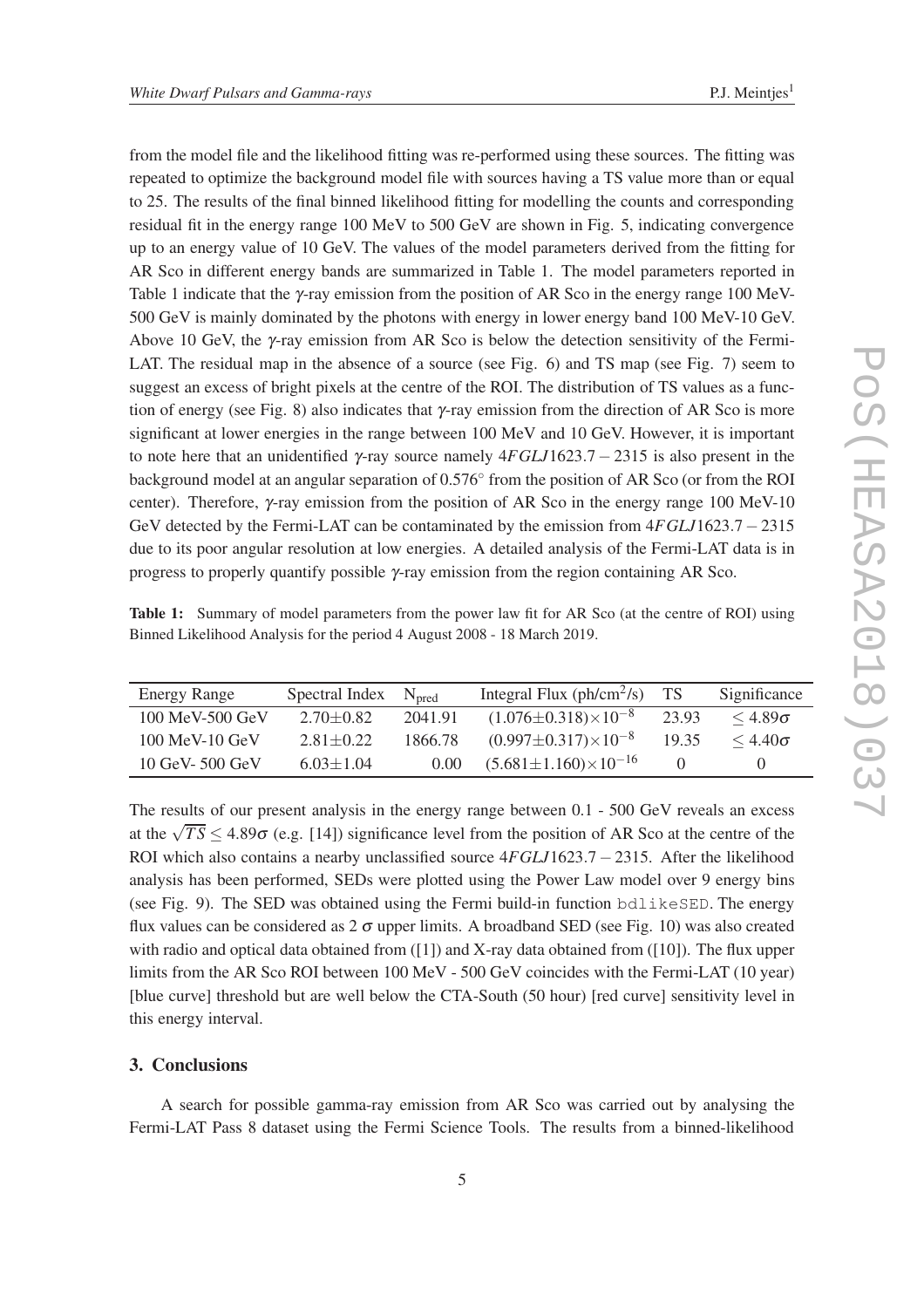



Figure 6: Residual map in the absence of target source at the centre of the ROI.

Figure 7: TS map displaying excess of bright pixels at the centre of the ROI.



**Figure 8:** TS values vs energy of  $\gamma$ -ray photons.

analysis on a ROI with a radius of 10° centred on the position of AR Sco, optimized with a powerlaw model of index ( $\Gamma = -2.7$ ), revealed a gamma-ray flux between 100 MeV - 500 GeV at the  $\sqrt{TS} \leq 4.89 \sigma$  level. This however may include some emission from an unclassified source 4*FGLJ*1623.7 − 2315 which contribution to the total emission is still uncertain. The flux upper limits per energy bin correlates with the 10 year Fermi-LAT (blue) threshold but are well below the 50 hour CTA-South (red) sensitivity threshold. The location of AR Sco in the Rho Oph cloud complex combined with the presence of the nearby unclassified 4FGL source makes any unambiguous identification very difficult at this stage.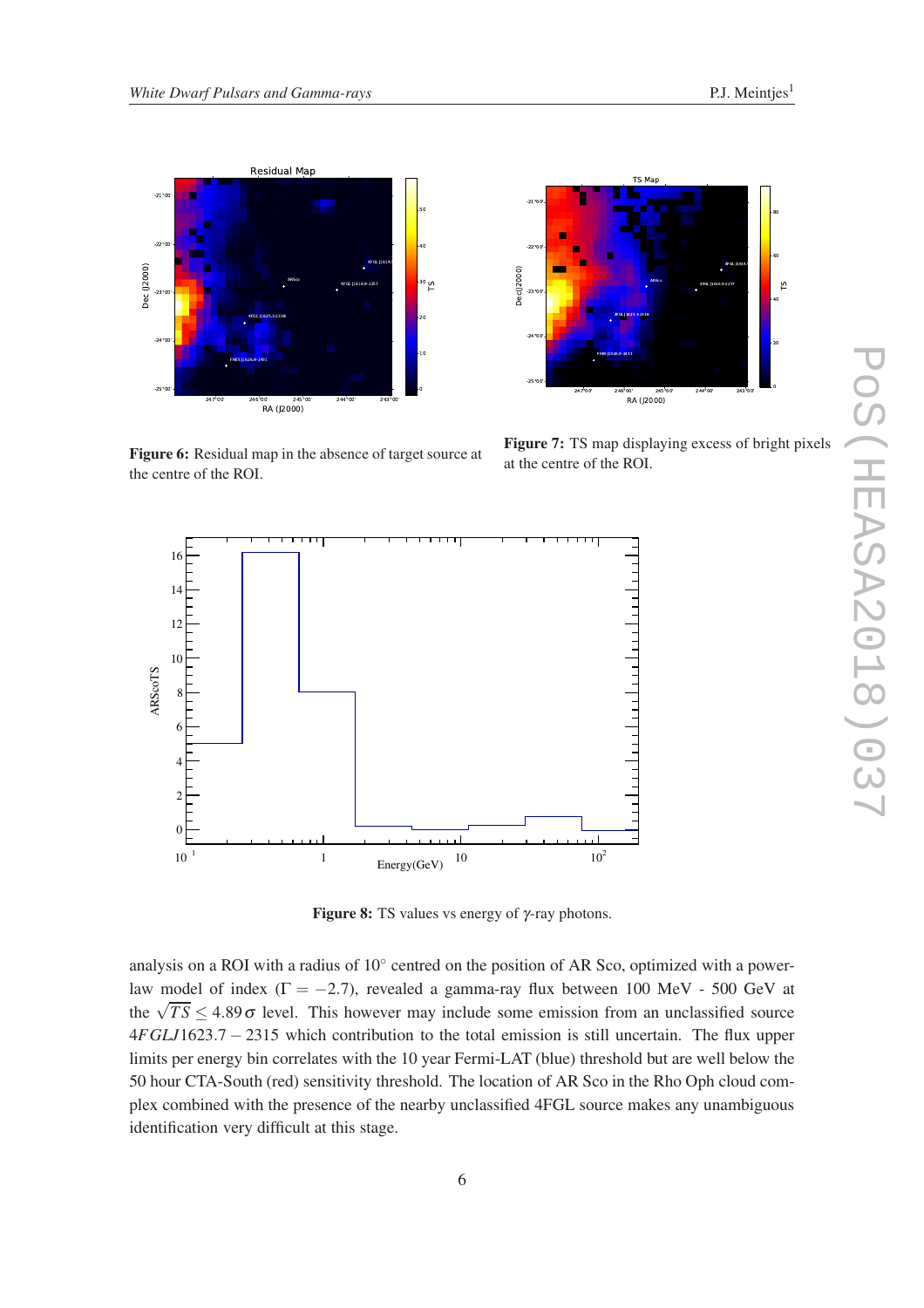

Figure 9: Energy flux SED obtained using bdlikeSED. The flux values are  $2\sigma$  upper limits.



Figure 10: AR Sco broadband SED showing the gamma-ray upper limits in relation to the Fermi-LAT 10 year  $<sup>1</sup>$  (blue) and CTA-South 50 hour  $<sup>2</sup>$  (red) sensitivity curves.</sup></sup>

1 *http* : //*www*.*slac*.*stanford*.*edu*/*exp*/*glast*/*groups*/*canda*/*lat*−*Performance*.*htm* 2 *https* : //*portal*.*cta*−*observatory*.*org*/*CTA*−*Observatory*/*performance*/*SitePages*/*Home*